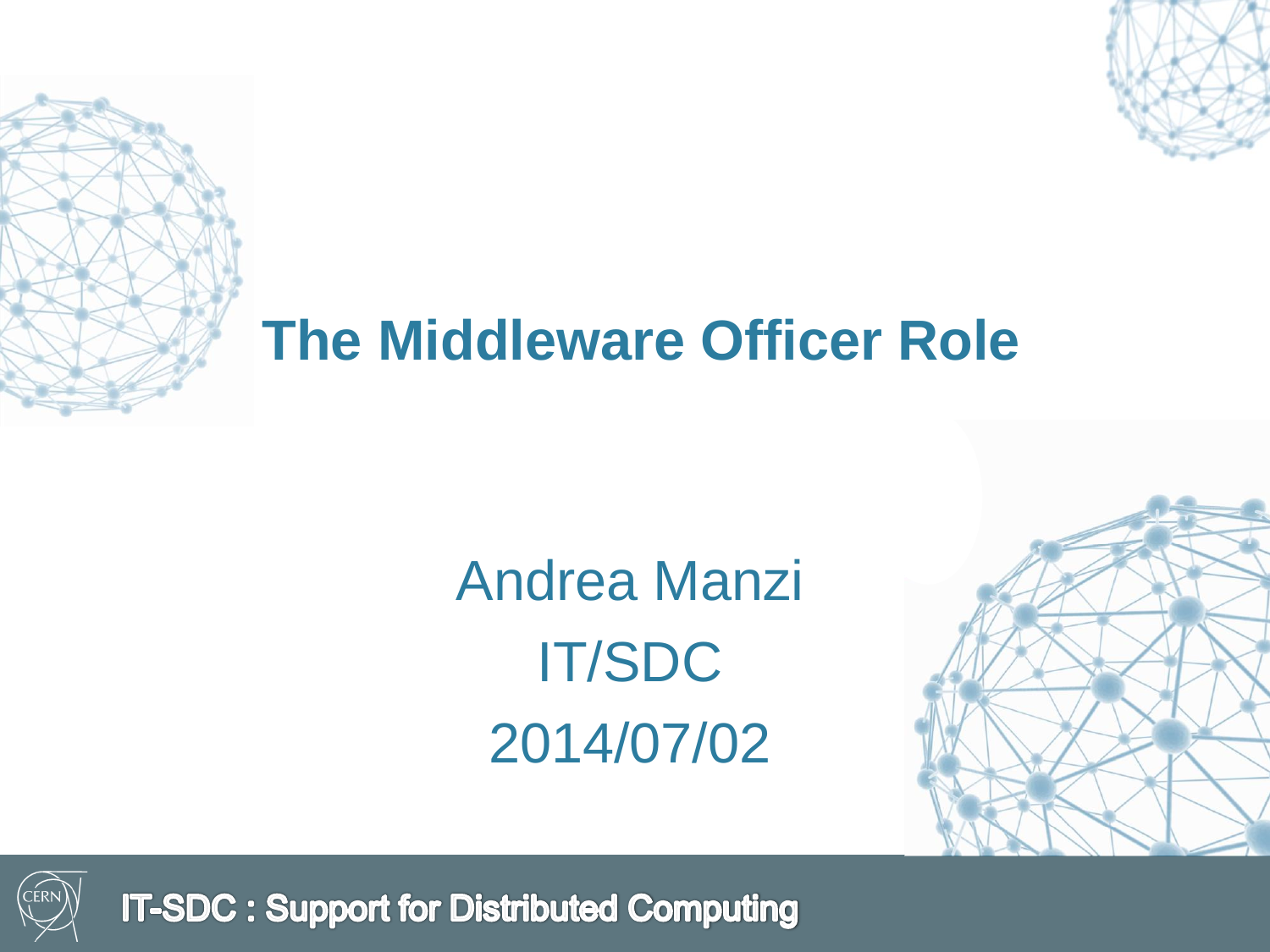#### **New Role in WLCG**

From the middle of May it has been decided to create a new Role in WLCG to work on some existing operations tasks and new activities part of the MW readiness WG.

# WLCG MW Officer Andrea Manzi IT/SDC [wlcg-middleware-officer@cern.ch](mailto:wlcg-middleware-officer@cern.ch)



The MW Officer Role 2014/07/02 2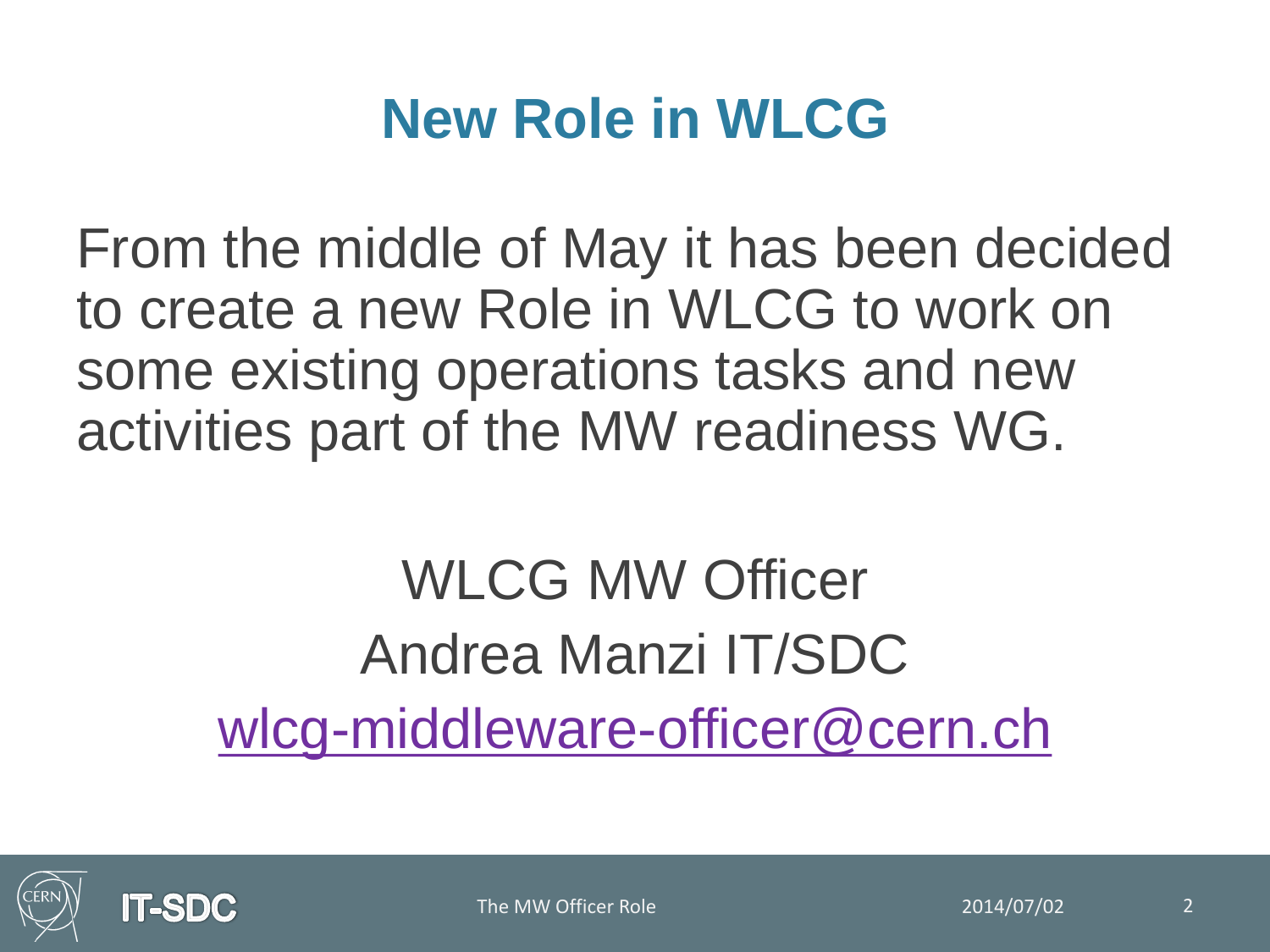## **Tasks for operations**

- **Maintain and verify the baseline versions** for the MW components
- Communicate with sites not compliant with baseline versions
- Monitor and liaise with EGI and UMD for matters regarding the WLCG MW and versions

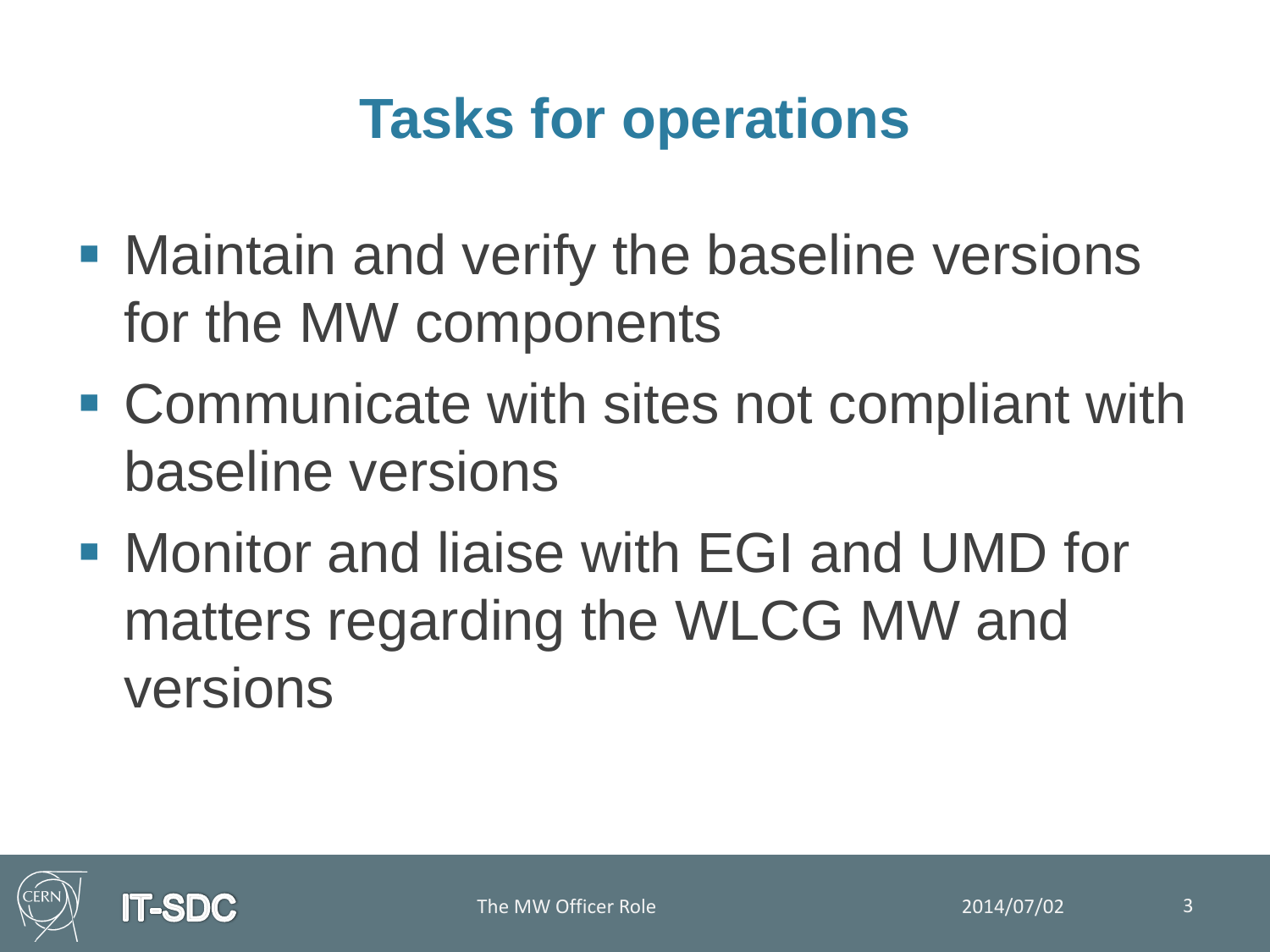#### **Tasks for MW readiness**

- **Discover new versions ready for entering Readiness verification**
- **Make sure that new release candidate versions of clients are** available in the agreed CVMFS area grid.cern.ch
- **Communicate with Volunteer sites to agree which version is tested** at which Volunteer site and by which VO
- **Monitor results of the Volunteer sites to decide on Readiness of a** given release being verified
- **Decide if versions can enter production at a subset of these sites, if** tests should also run under load.
- **Announce to the WLCG community the Readiness Verification** results by maintaining a new extended baseline versions table



**IT-SDC**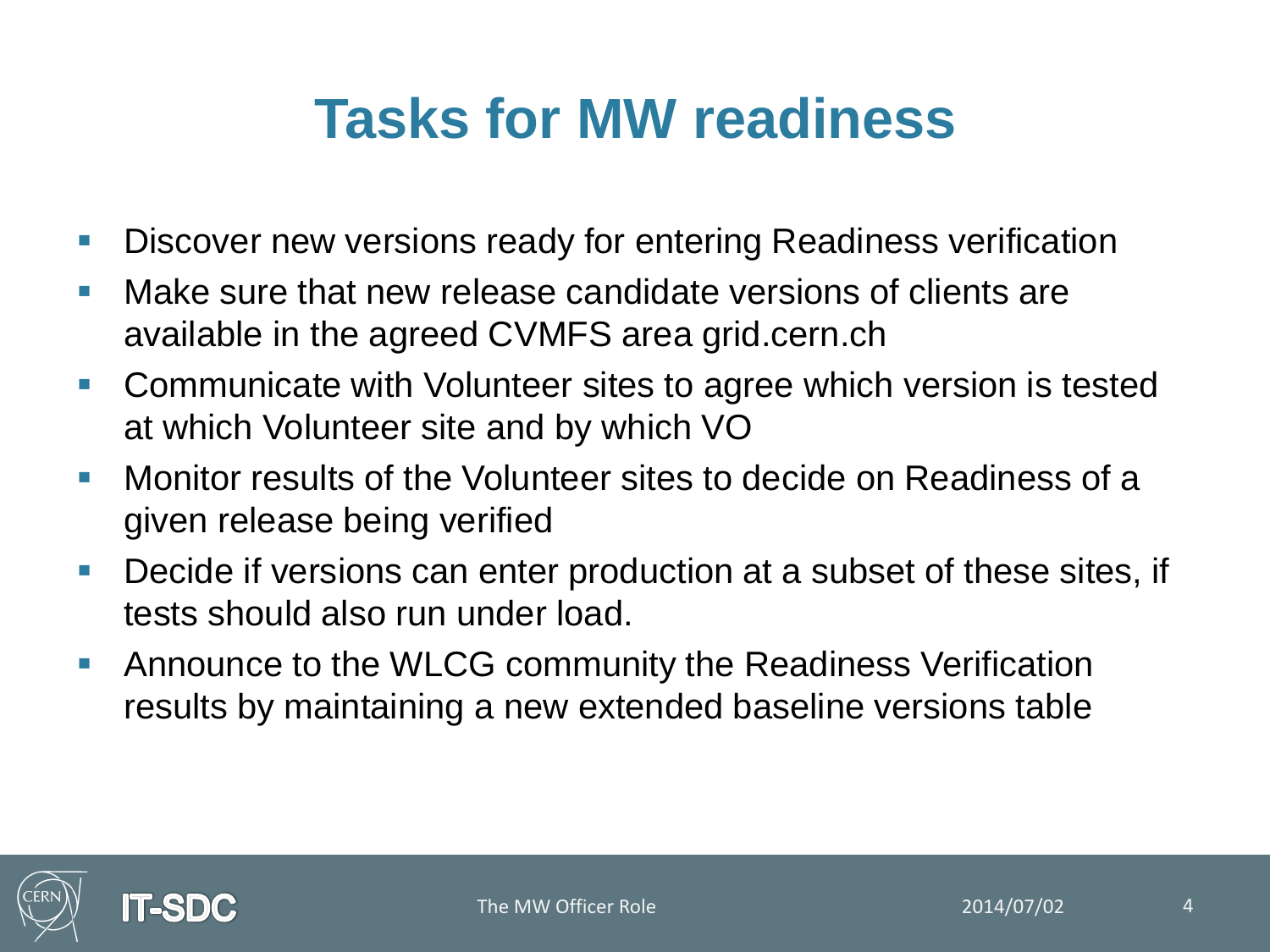#### **Tasks performed**

- Started Participation to Ops and URT meetings
- **Taking over the Baseline version maintenance** 
	- Tier-0/Tier-1 service versions as well
- Contacting sites not complaint with baselines
	- i.e. Broadcasting required upgrades for CVMFS client
- Keeping track of the Issues affecting the infra (from the Middleware point of view)
	- [https://twiki.cern.ch/twiki/bin/view/LCG/WLCGBaselineVersions#I](https://twiki.cern.ch/twiki/bin/view/LCG/WLCGBaselineVersions#Issues_Affecting_the_WLCG_Infras) [ssues\\_Affecting\\_the\\_WLCG\\_Infras](https://twiki.cern.ch/twiki/bin/view/LCG/WLCGBaselineVersions#Issues_Affecting_the_WLCG_Infras)

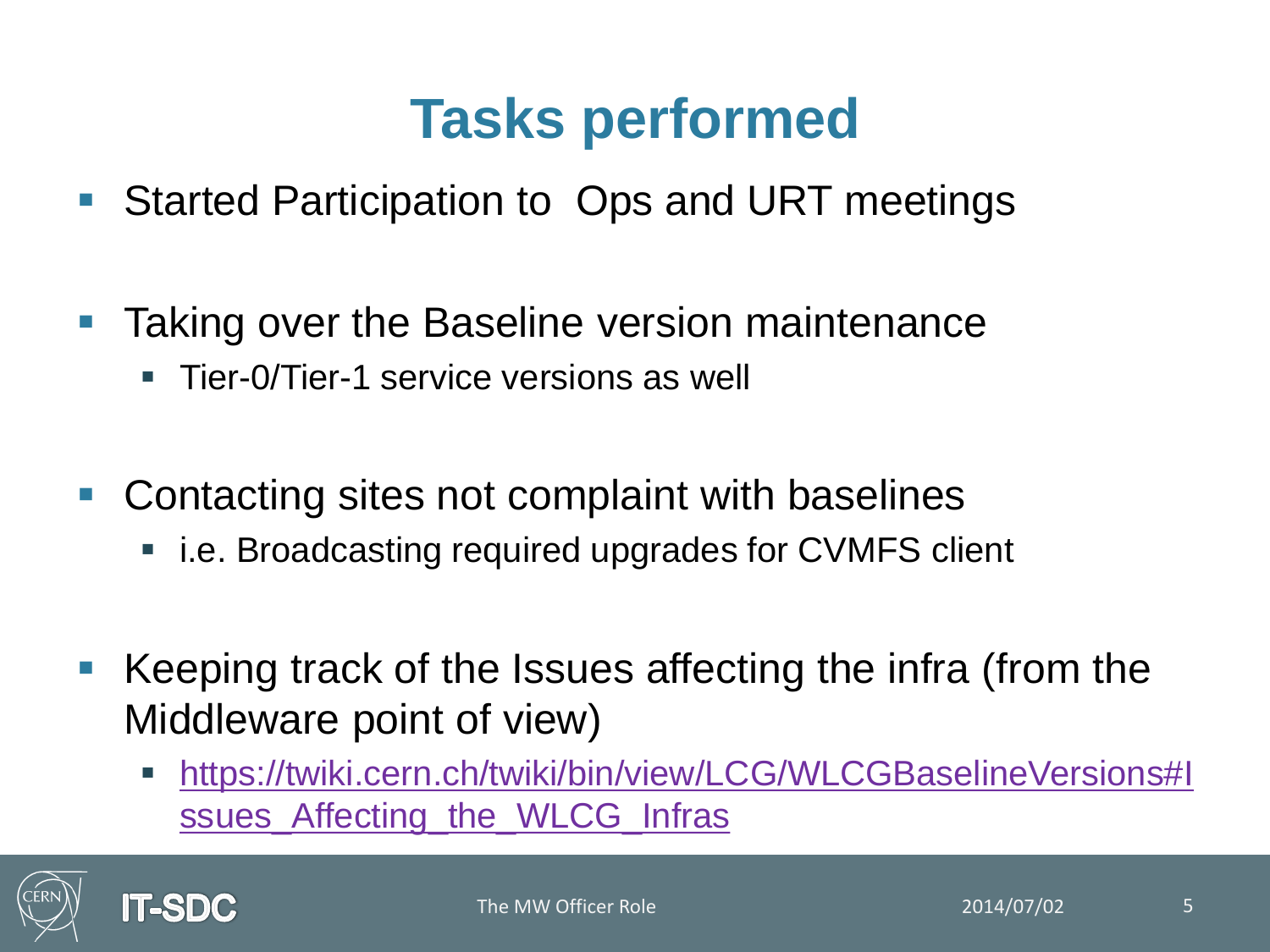## **Tasks performed[2]**

- AFS Grid Application Area publication to CVMFS
	- PH agreed to give write access to the grid.cern.ch CVMFS area to some IT/SDC people
	- AFS Grid Application published to CVMFS
- **Decided to use DPM as pilot PT in order to apply the** middleware readiness procedure
	- DPM 1.8.9 is under definition (target beg of July)
	- Understanding the DPM release process and the site involved in the testing and the software verification.

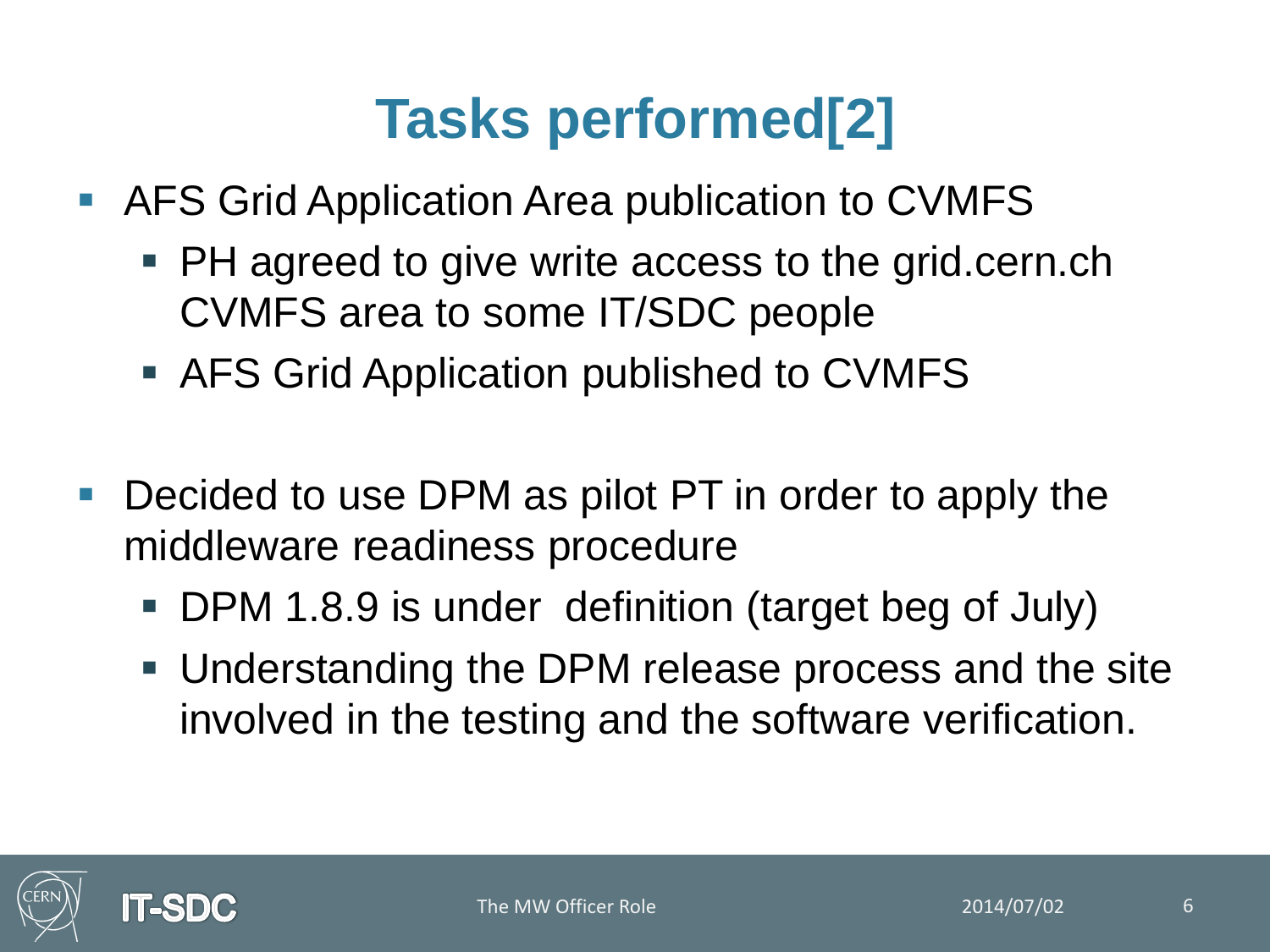## **On Going discussions**

- WLCG Package Reporter
	- Requirements for the Management interface (how to map packages to Product) and Monitoring ( show the "good" versions)
	- **Internal discussion with Lionel**
- **Complete the definition of the client installation** procedures
	- WLCG AFS Area -> CVMFS
	- Understand different uses cases for the Experiments (today discussion)

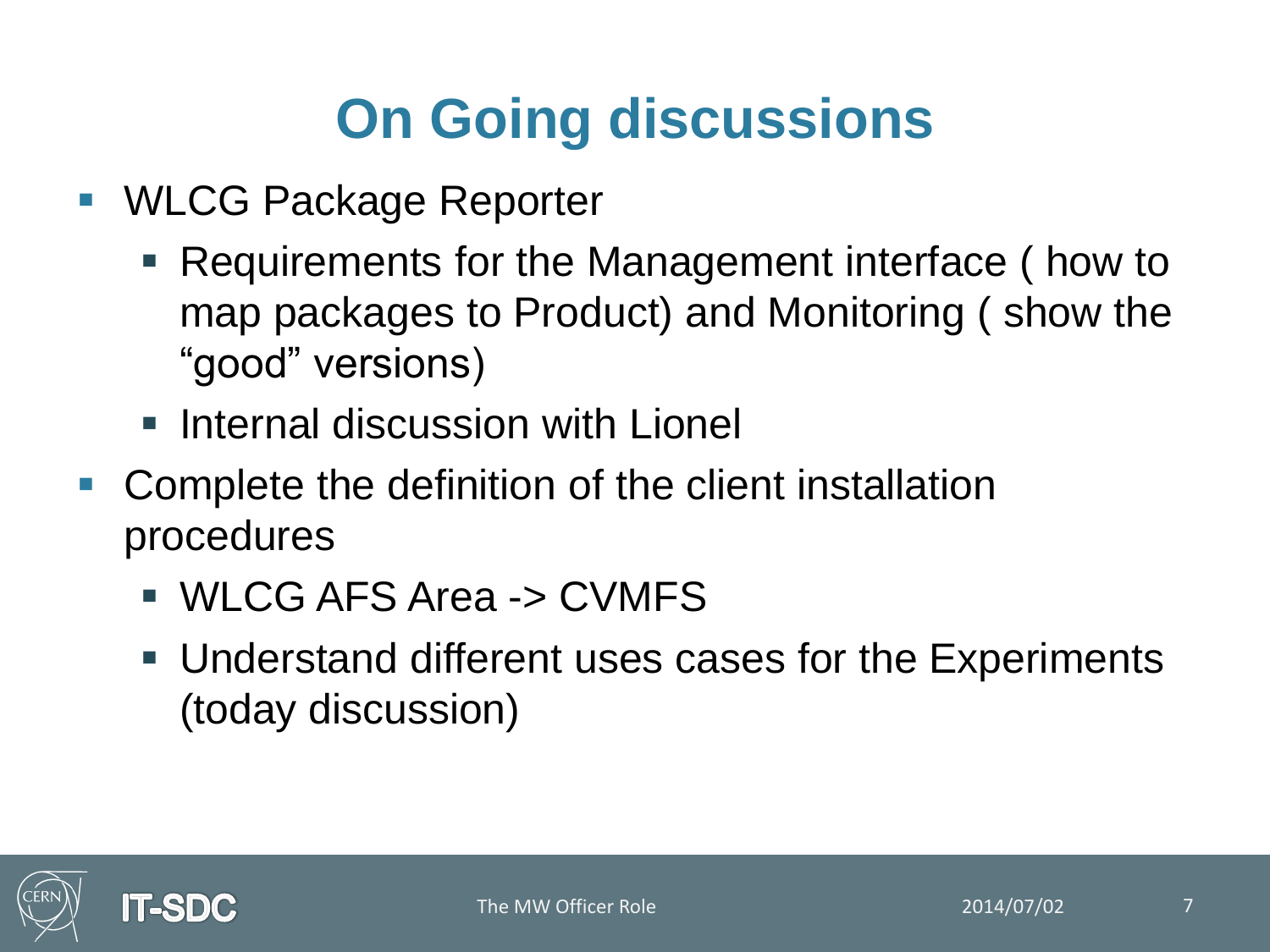## **Middleware Readiness - DPM pilot**

- **DPM Volunteer sites (Edinburgh and GRIF) were** configured by the Experiment experts and Site Managers
	- **Edinburgh (ATLAS)** 
		- Panda Resource configured, from the dashboard I see failed HC test at the moment
		- DDM functional tests ( transfers) to be setup during Rucio migration
	- GRIF (CMS)
		- HC test configured and running fine
		- Phedex transfers are also OK( Dev instance)
- Not quite understood the plan for LHCb
	- To be discussed

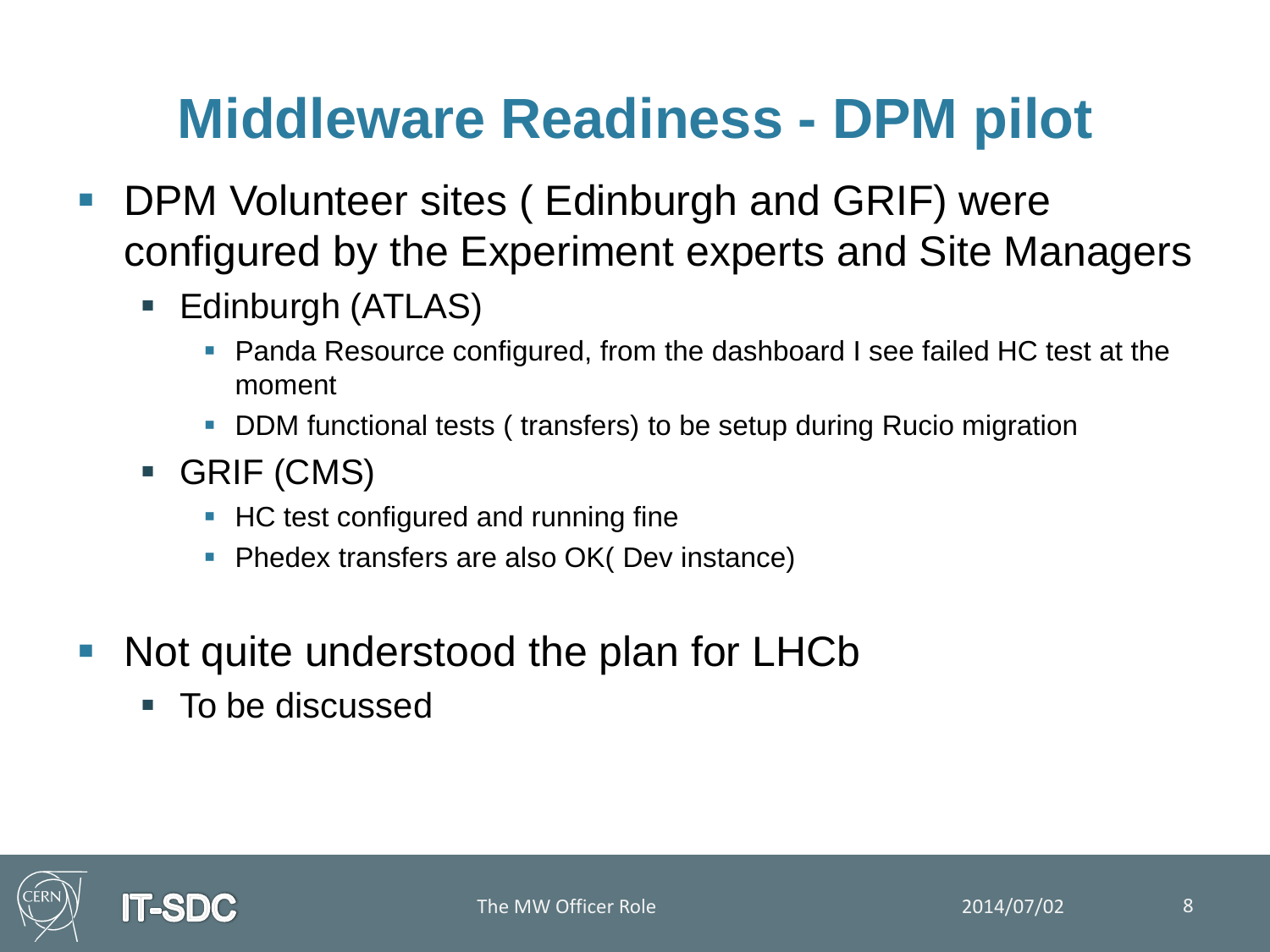#### **Middleware Readiness - next**

- Gradually extend the Middleware procedure to other Products ( 18 on the list now)
	- **HTCondor seems to be the next on the list as discussed also on** the Ops coord meeting.
- For each Products make sure volunteer sites are correctly configured
	- **Experiment experts and site manager tasks**
	- **WLCG Package Reporter to be installed.**
- Use the WLCG Package Reporter as input for Baselines and Verified MW versions.